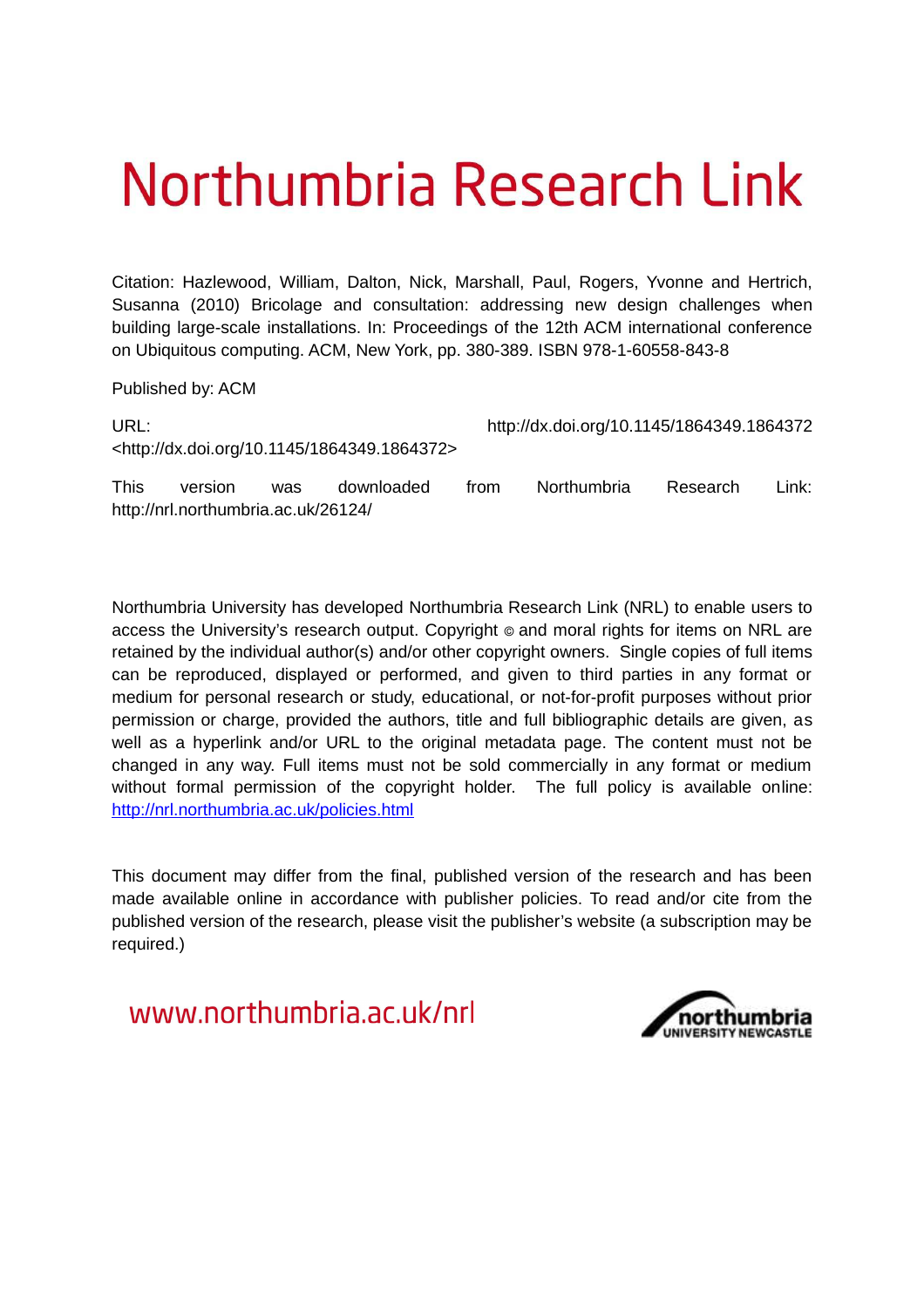# **Bricolage and Consultation: Addressing New Design Challenges When Building Large-Scale Installations**

**William R. Hazlewood<sup>1</sup> , Nick Dalton<sup>2</sup> , Paul Marshall<sup>2</sup> , Yvonne Rogers<sup>2</sup> , Susanna Hertrich<sup>3</sup>**

<sup>1</sup> School of Informatics, Indiana University, Bloomington IN, USA

<sup>2</sup> Department of Computing, The Open University, Milton Keynes, UK

<sup>3</sup>www.susannahertrich.com

whazlewo@indiana.edu, {n.dalton, p.marshall, y.rogers}@open.ac.uk, shertrich@googlemail.com

# **ABSTRACT**

We describe the many challenges faced when designing, implementing and embedding large-scale installations in a physical space, such as a building. A case study is presented of a distributed ambient display system intended to inform, lure and influence people when moving through the building. We outline the wide range of technical, user, aesthetic and practical aspects that need to be addressed; pointing out how many unpredictable problems can surface when going 'big', 'physical' and 'out of the PC', We argue that a different set of 'non-user-centered' processes are required. Furthermore, we propose a new design implementation approach that includes aspects of iterative design, but with the new processes of bricolage and consultation added for progressing the design.

#### **Author Keywords**

Design, implementation, bricolage, consultation, tinkering, public installation, Waterfall model

#### **ACM Classification Keywords**

H5.m. Information interfaces and presentation (e.g., HCI): Miscellaneous.

# **INTRODUCTION**

Interaction design has begun to broaden its horizons, embracing increasingly ambitious user experience projects that exploit emergent ubiquitous technologies [6, 12]. No longer constrained by a particular development platform (e.g., PCs, laptops), researchers are beginning to think 'big' and 'outside the box' in terms of what can be developed, using new do-it-yourself (DIY) hardware platforms and smart materials such as Arduino and Phidgets [3, 7, 8, 23]. One approach has begun to explore new ways in which digital information can be embedded into architectural spaces, such as office buildings, shopping malls, and homes, by constructing their own high-fidelity prototypes, and conducting in-situ studies. An early example of such

research, "Pinwheels," was constructed using 40 interconnected fans, which spun in different patterns to represent levels of email traffic as patterns of wind [16].

However, while DIY technologies are enabling researchers to begin experimenting more with physical prototyping, scaling these up to large-scale installations in real-world settings can be a massive undertaking. There is little guidance available to deal with the challenges and potential pitfalls. The knowledge of experienced installation artists – for whom this kind of activity is more commonplace – is often tacit and experiential. Treatments of physical interaction design tend to focus either on small-scale prototypes [15] or on higher-level concepts like space and place [18].

Moreover, as commented by the developers of Pinwheels, ensuring an installation functions as intended is a "tremendous design challenge" [ibid. p112]. Many unforeseen obstacles can appear, including technical and logistical problems, e.g., breakdowns, incompatibilities, limited stock quantities, building services and administration [13]. These can have a direct impact on how much of the original design can be successfully implemented before a project deadline.

In this paper, we argue that the process of transforming an initial design concept into a physical installation is quite different from designing and implementing software. While the armory of prototyping techniques and user-centered design methods will continue to play an important role, the wider and often unpredictable set of challenges of going 'big' and 'physical' requires, concomitantly, other nonuser-centered skills, steps and decision-making processes. Much envisioning of 'what-if,' followed by the weighing up of multiple trade-offs is needed, before and during experimentation with electronic components.

To illustrate our approach, we present a case study describing the many processes involved in the design through to deployment of a large-scale physical installation. The system comprises a distributed ambient display intended to inform, lure and influence people when moving through a work building. We describe how we moved from an initial design concept to a fully functioning and deployed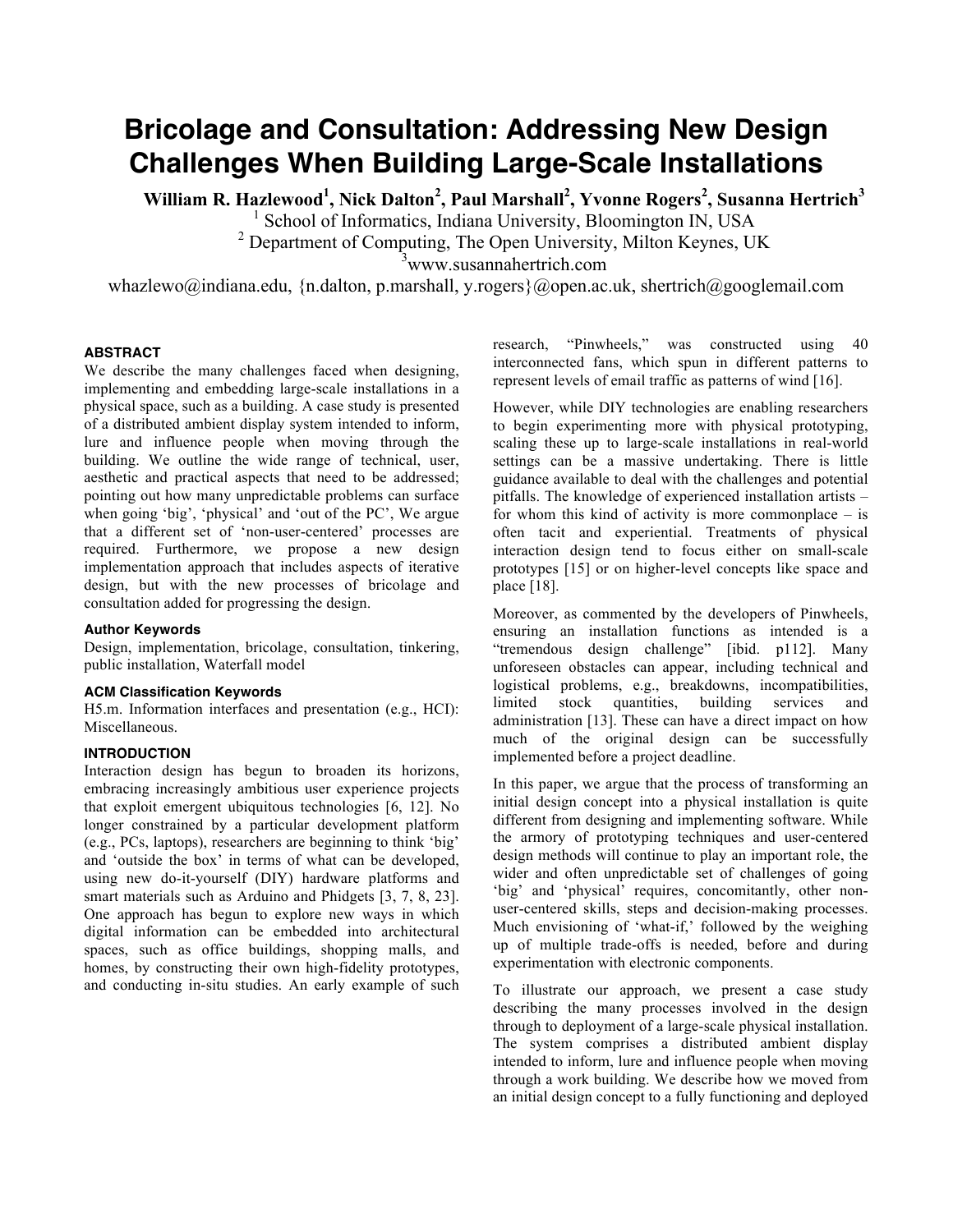installation. We discuss the different processes involved and how a wider set of design decisions were juggled and ultimately resolved. Based on our experiences, we propose a new approach to the design-implementation process, that includes aspects of the original Waterfall model, and which suggests augmenting iterative design with bricolage and consultation.

# **BACKGROUND**

Examples of large-scale physical installations that have been implemented in walls, ceilings, and floors, include Hello.Wall, which conveyed awareness information about people in the building using an array of glowing lights [24], ambientROOM, which provides subtle information using light, sound, and movement, in a confined space [31], and Datafountain, where three water jets varied in height to show exchange rates for different currencies [19]. Common to these new types of display is the goal to make 'invisible' information accessible in a way that is aesthetic, public, fun, informative, and compelling.

While the functionality and user experience described is often impressive, little attention is given specifically to the implementation process and the challenges that were faced. It is difficult to find out how these installations were constructed and what obstacles had to be dealt with. The odd comment in a paper suggests that serendipity and much trial and error may have played a significant role. Also, much experimentation with new materials and electronics is sometimes alluded to in order to build physical installations [26]. But what these are and how they can be incorporated into the design process needs more explication.

High-level physical toolkits are now becoming available to help interaction designers to build physical products and installations, especially those who are not familiar with the more build-centric disciplines (e.g., robotics, industrial design, etc.). These combine hardware and software components with the aim of making prototyping easier and more flexible. Examples include Arduino [3, 7, 8], Phidgets [23], Smart-its [9] and iStuff [4]. Middleware infrastructure toolkits have also been developed to help with the programming involved in connecting sensor-based and ubiquitous applications in wireless and mobile environments. Examples include Mobiware [2], ECT [11] and CAMUS [21]. Commercial ambient displays, such as the Ambient Orb [1] and the Nabaztag [22] have also appeared, that can be incorporated into design projects with a small amount of programming and wiring.

While such toolkits and off-the-shelf products have enabled more researchers to develop and build a wider range of physical prototypes there are many other challenging concerns that need to be addressed as the scale of an installation increases. These include practical issues and logistical constraints such as power, networking infrastructure, safety and lighting [5, 14] – that are not problematic when building smaller scale prototypes. This requires learning or having access to a much broader range

of skills and knowledge, including building materials, construction techniques, electronic hardware, aesthetics, classical engineering, and even diplomacy. Additionally, it requires learning how to forage and shop for parts and materials in unusual places, for example, the plumbing section of the local hardware store.

# **THE CASE STUDY: CLOUDS AND LIGHTS**

The goal of our research was to design a large physical installation that would be embedded in a new open plan building. The motivation behind the installation was to explore how increasing people's awareness of tacit information through embedded ambient displays can change behavior. The behavior we selected for representation is one that everyone has to make several times a day: whether to take the stairs or the elevator when moving between floors in the workplace. We chose this particular activity because, firstly, it lends itself to being influenced at the point of individual decision-making and, secondly, the information can be made visible and public in terms of an aggregate representation of people's choices. Our aim was to have an aesthetic, striking, and provocative installation as a permanent feature easily noticeable by everyone in the building.

Two kinds of ambient displays were decided upon: 'Follow-the-Lights' and 'Clouds'. The first was intended to lure in subtle ways when walking towards it and at the point of decision-making. The second was intended as an aggregate display that could be glanced at when walking passed it. We describe below how the initial design concepts were derived and progressed.

# **(i) Initial design concept**

Our initial design concept made use of scenarios, images, and text-based documents, to envision an innovative ambient technology that could change people's behavior. It was developed in consultation with a professional interaction designer, who was not part of the research team. This was because it was considered important to bring on board someone who was impartial, and who had the expertise, creativity and understanding to be able to generate an innovative and attractive design but which was also feasible to implement. To provide the necessary background for her to develop a design spec, the motivation for the research project was discussed in relation to the importance of design aesthetics and the efficacy of persuasive technology in changing behavior. The designer also visited the building where the installation would be on display, and spent several hours taking pictures and considering possible ways the interior space could be augmented with ambient displays, as well as imagining how design possibilities would look from different perspectives. Finally, after discarding and distilling a number of alternatives, based on both pragmatic and aesthetic considerations, a set of detailed design sketches and animations were created, along with examples of the specific designs from which she took inspiration. The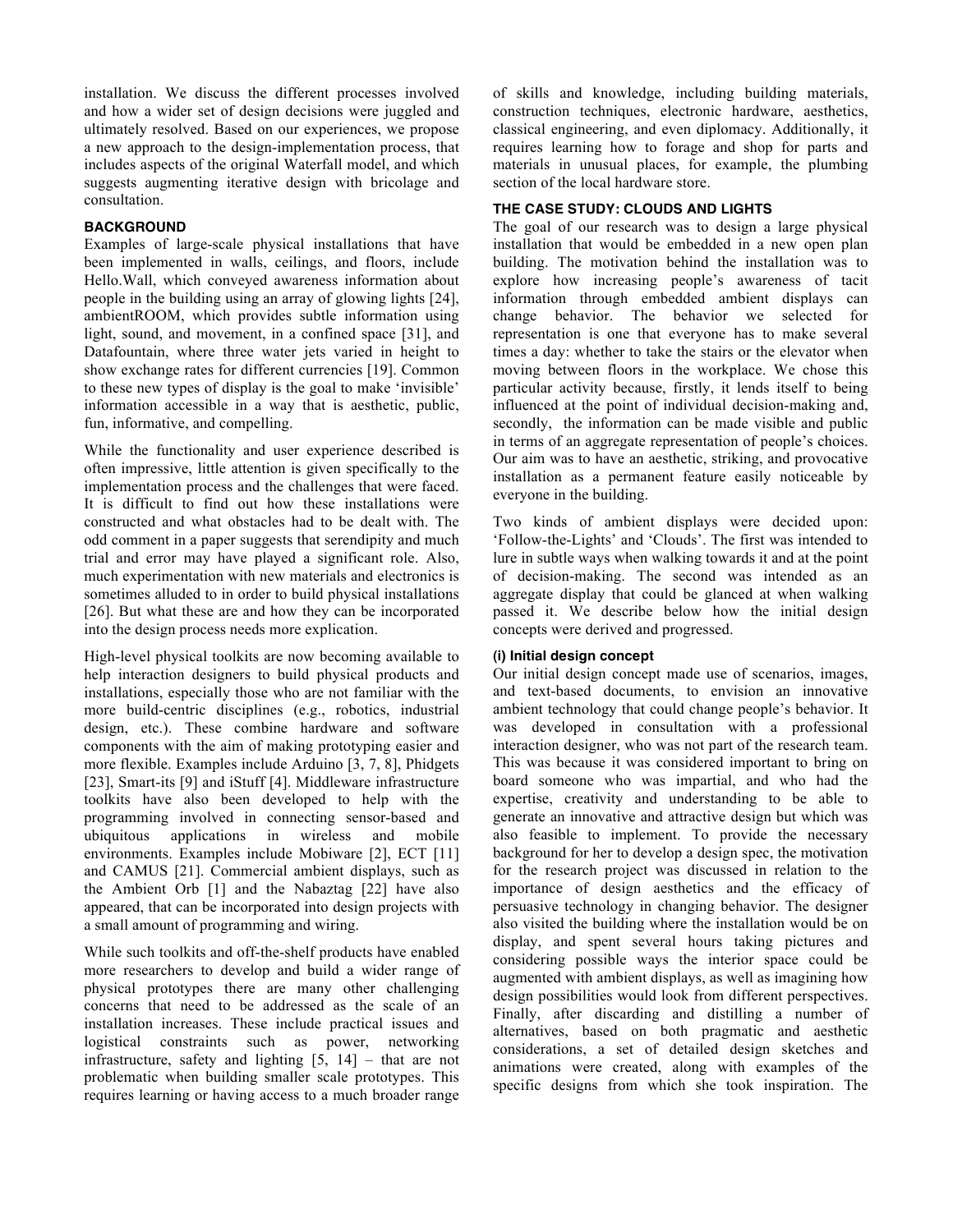research team agreed and was confident that they could implement the designs.

The research team took her design spec of Follow-the-Lights and Clouds-of Light as their blueprint (see Fig. 1). Follow-the-Lights was envisioned as an animated pattern of lights embedded into the carpet near the entrance of the building that would lure people away from the elevator and towards the stairs. The Clouds was envisioned as an abstract representation, depicting the aggregate of all stair and elevator usage in the building – in the form of two different colored clusters of spheres that were meant to appear like clouds. An inspiration for this work was *The Source*, which is a kinetic sculpture in the London Stock Exchange created by Greyworld [30]. The rationale here was that people in the vicinity would glance at the Clouds, triggering them to talk about and reflect upon what they thought it meant. The design rationale of these two representations was that a combined persuasive display paired with a public ambient display could work together to influence and raise awareness at both an individual and public level.

To transform the design spec into an installation we considered next how to build and set up the underlying sensor infrastructure.

#### **(ii) Sensor infrastructure**

Two types of sensor technologies were considered for tracking the numbers of building inhabitants using the stairs and elevators: infrared movement detectors and pressure mats. Infrared sensors were rejected because of the problems of mounting them in the appropriate locations. However, we found that the carpet tiles used in the building could be easily removed and there was a crawlspace beneath, so a sensor network was constructed comprising five pressure mats grouped into three locations at the base of the three staircases and two elevators in the building. The pressure mats were connected to three sensor hubs positioned under the floor.

Originally, the plan was to use wireless Sun SPOTs [29] to communicate information from the pressure mats to our



**Figure 1: Design sketches for the distributed ambient influence display: Follow-the-Lights (left) and Clouds (right)**

displays. However, we found that the building had too much concrete, metal, and existing wireless traffic, for this to work reliably. The search for a new solution resulted in using three Arduino boards with Ethernet shields, which allowed us to use the existing Ethernet connections in the crawl space beneath the floor. The positioning of these sensor hubs was largely driven by access to the existing power and network points, which were located underneath the floor. During prototyping, laptops were initially placed beneath the floor and used as temporary sensor hubs.

Early testing of the sensors revealed it would be impossible to accurately measure the number of people walking over a single sensor. Observations of how people used the space and body storming [28, 20] by the research team in the building revealed that people do not walk over them in a consistent fashion that can be reliably counted; multiple readings would be logged for people who sometimes stood on the sensors for a prolonged period of time chatting to one another, and for the trolleys used by catering, delivery, and cleaning staff. This inaccuracy actually proved to be serendipitous since having a system that was only approximate addressed potential issues related to privacy and surveillance. By collecting openly aggregate, anonymous, and approximate information it was thought that people within the building would not feel that they were being forced to use the stairs over the elevators.

However, it was still necessary to calibrate the sensor readings. For example, the elevators received more 'multiple' readings than the stairs, as people pushing trolleys have to take the elevator to reach the upper floors. A calibration was conducted by sitting in the space and manually counting the numbers of people taking either elevators or stairs at different times of the day over a period of two weeks. The resulting data was used to calculate a correction factor for each of the sensors.

## **(iii) Developing the Clouds Display**

There were many challenges to creating a matrix of moving spheres to make them appear as two clouds – one representing stairs and the other elevator usage. This included: deciding on the materials; how to assemble them; the way they should hang; the way they should move; what they would actually represent; and how to hang them in the atrium space. To begin, we had to determine how the clouds would represent stair/elevator usage especially in terms of the available dimensions of height and distance. It was proposed that the more people using the stairs or elevator, the higher the corresponding cloud would be. If the two clouds were far apart, the usage of elevator and stairs would appear to be dramatically different. If they were close together it would suggest an almost equal number of people would be using either the stairs or elevator.

To test this design concept, some initial low-tech prototyping was carried out. A simple 3-D model was constructed, consisting of tomatoes and mushrooms hanging from a frame by lengths of fishing line (see Fig. 2).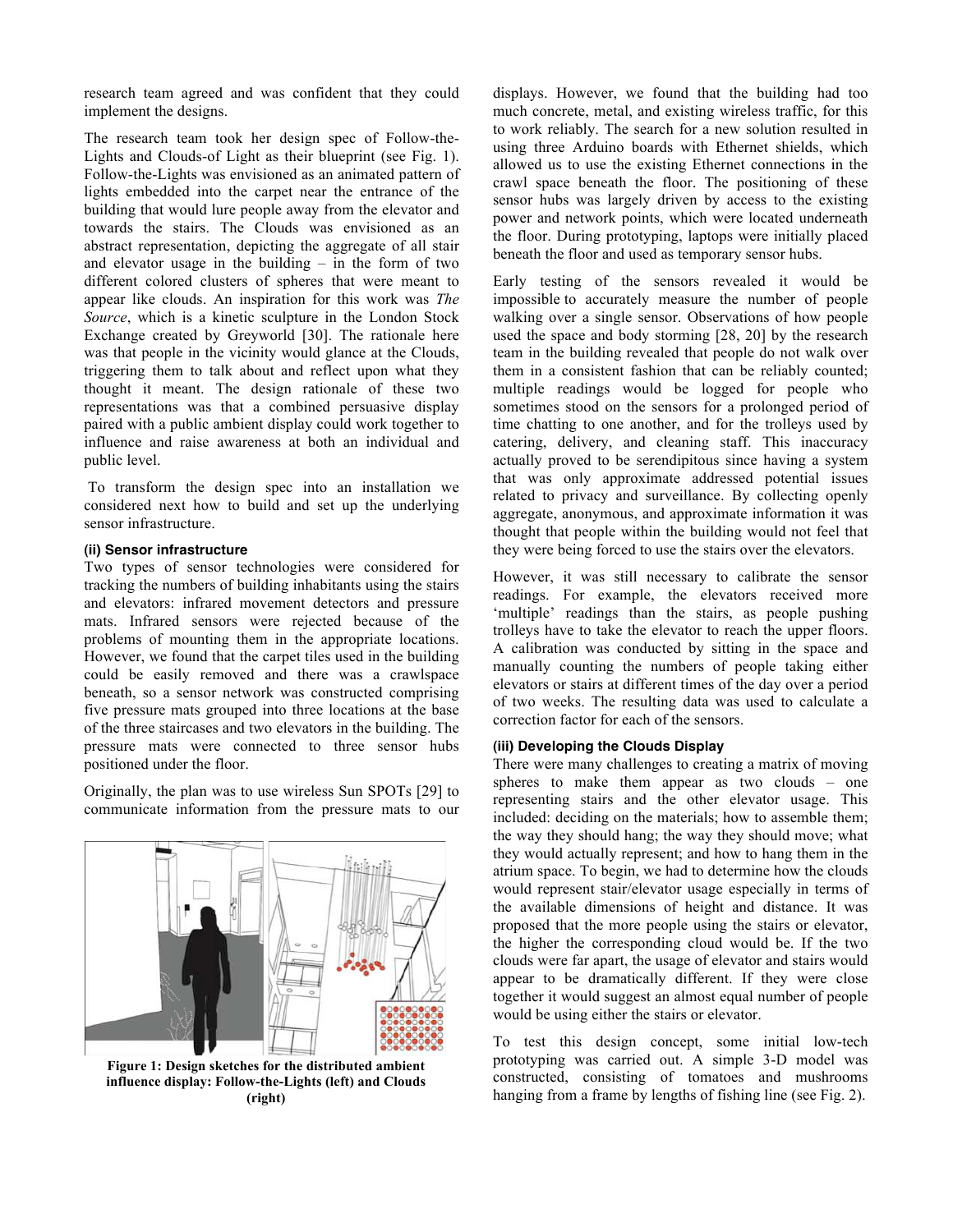

**Figure 2: Low-fi prototypes of the Clouds design concept using tomatoes and mushrooms**

The cloud of tomatoes could be easily moved up and down through the cloud of mushrooms in a manner similar to that of the concept in our design sketch. This model was suspended inside our lab and tested in several different orientations to see how clearly one could discern the two separate clouds and their intended meaning. This involved setting a particular orientation (e.g., tomatoes slightly above mushrooms or clouds side-by-side) and having people walk around the room or lie under the model to achieve perspectives similar to those one might have within the atrium. One question we debated was whether overlapping or side-by-side clouds were preferable. From the elicited reactions it was found that both could be understood as meaning different states, but that the overlapping arrangement was the most desirable in terms of aesthetics.

*Stairs/elevator mappings* Another implementation decision that had to be made was which kind of mapping to use between collected sensor data about stairs/elevator usage and cloud height. A simple graphical visualization was constructed to show the information being received from the pressure mats under the floor. The visualization shows four different mappings that vary in terms of showing the difference between the two measures (see Fig. 3).

These included a linear count of the totals for stairs versus elevators, the total counts of each squared, a ratio between the two counts, and the ratio squared. The squared scale shows a more dramatic change in the case of there being only small numbers of people. In order to gauge people's preferences for the different representations, a small study was conducted where several people were interviewed. The purpose of the installation was explained and they were asked to imagine walking into the atrium where they would see the clouds changing throughout the day. Most expressed a preference for the ratio-squared model, suggesting that it was more important that the difference between the clouds be obvious that there was a change rather than there being an accurate readout.

*Aesthetics and materials* An important decision to be made was which materials to use to create the spheres. Again, the aesthetic was considered important, especially the quality of the materials used to construct the spheres. This is because an ambient display requires onlookers to accept the display



**Figure 3: The different mappings used to represent the positioning of the Clouds**

as a real aspect of their surrounding environment, rather than as a temporary research prototype [11]. If the display does not fit into the surrounding environment it will "stickout" and not blend into the environment. Another big constraint was production time-scale and cost. It was necessary to decide upon the finished design of the spheres quite early in the construction process, which meant that any problems emerging from this decision would have to be worked around rather than reconsidered.

These requirements demanded much searching for, and consideration of, potential materials. Another consideration was the size of the spheres, which was determined by the size of the building. We decided that a large open atrium required a large display so that it was noticeable. Several spherical objects of varying sizes were hung over a balcony in the atrium to help gauge what the overall effect would be. Another health and safety decision was that the spheres be relatively motionless (rather than be moving around). This required that they be heavy enough so as not to be affected by air currents within the atrium.

We consulted with a number of suppliers before commissioning a single sample sphere from a local company. It was decided to construct the spheres out of fiberglass since this material is heavy enough not to move around in air currents. It could also be produced at a reasonable cost and timescale. We used the single sphere to test other components of the installation before commissioning a further 23 spheres. These took approximately a month to produce, which introduced significant constraints on the project.

The design specification described the Cloud as looking like a collection of particles suspended, almost magically, in mid-air inside the atrium. The aesthetic challenge was to find a way of hanging them so that they appeared as if they were not actually attached to anything. The health and safety challenge was to make sure the material was strong enough so that it did not snap under the weight and movement of the spheres. Making the right decision on this material was critical because the wrong solution would make the installation dangerous for those walking underneath. It was initially proposed to use some sort of see-through fishing line. This decision was based on several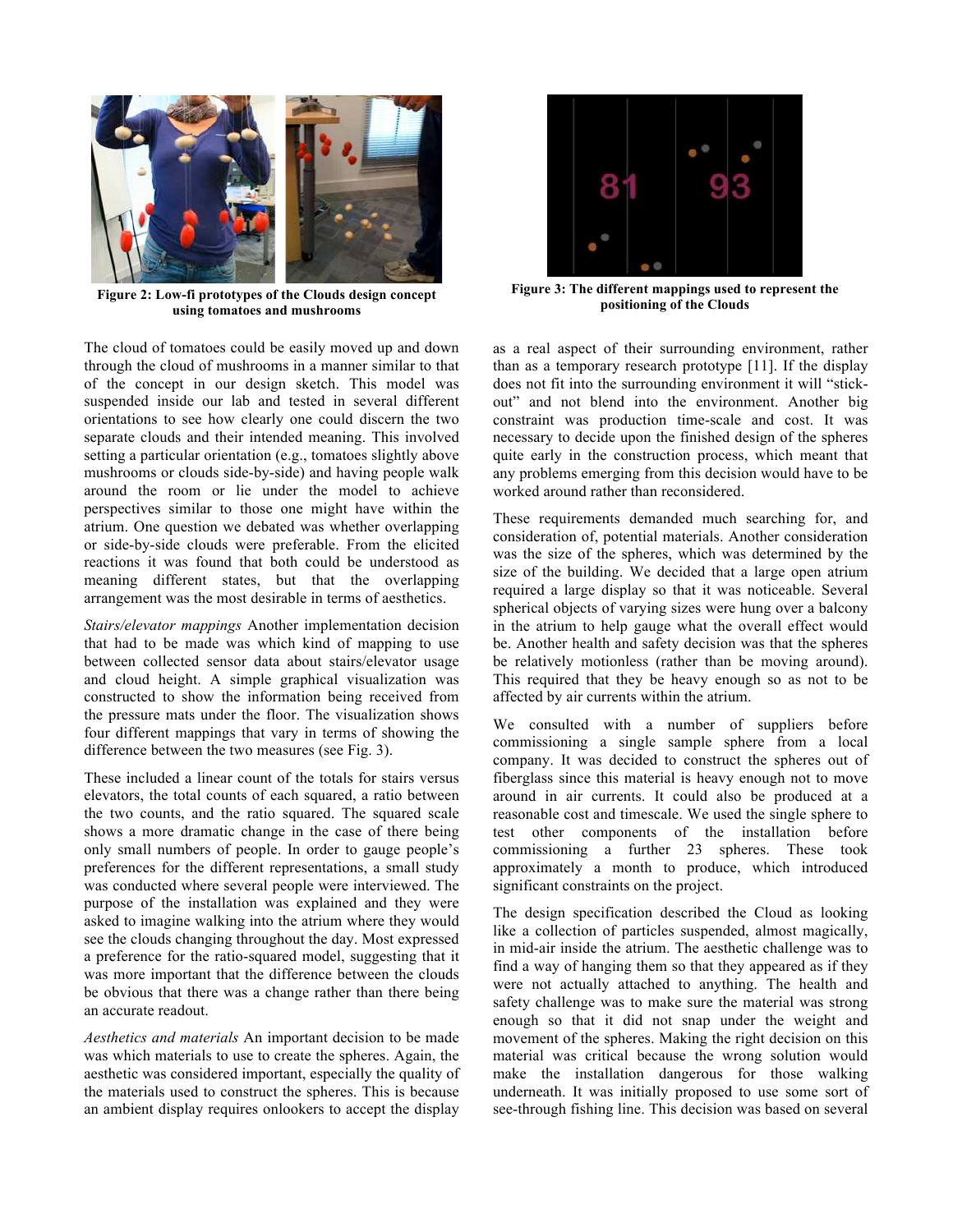hours of research, both online and through discussions with the staff in local fishing tackle suppliers. However, under thorough testing, the first kind of fishing line we had bought (despite the claims made online of its strength) proved to be too weak and unreliable. A strong, thin, fluorocarbon line (but more expensive) was finally selected.

*Selecting and engineering the motors* Another challenge was how to maintain an accurate reading of the starting and stopping positions when moving the spheres. The research team initially decided upon using stepper motors, as they allow control over the exact number of revolutions. To construct a motor array would require 24 stepper motors, a micro-controller to manage them, and a gearing system to reduce the speed and increase torque. While searching for these parts, it was discovered that constructing the gearbox and building a controller circuit for these motors would be more complicated than anticipated: no ready-made stepper motors with gearboxes were available from any of the available suppliers. On further consultation with another researcher, who had expertise in robotics, we decided to instead make use of simple DC motors, often used in robotics applications. These DC motors have built-in gearboxes, and provided the torque necessary to position the spheres as a cloud. This decision required rethinking how best to implement them, because there was no longer a simple way to accurately track the position of the spheres. The new solution required developing an array of cut-off switches, so that the motors would stop when the spheres reached the top of the atrium. The cut-off array in turn required a redesign of the controller circuit, and a redesign of the structure designed to hang the spheres in order to mount all of the switches.

This stage of the implementation involved further shopping online for new controller components and then assembling a moving part by tinkering with a motor, a switch, a sphere, a fishing line, and an Arduino connected to a breadboard – all mounted on a scavenged lighting stand. This setup worked when tested, but the wiring of the controller was unstable. This problem was discussed again, but this time in consultation with an electrical engineer who suggested simply adding a diode to each switch so that it would cut off power in one direction but still allow power to flow in the opposite 'down' direction. This suggestion was tried out and found to work well.

Another problem faced when using the Arduino component to drive the controller was its limited number of outputs. Further consultation with a colleague working on another Arduino project described how he had used a multiplexer component to drive multiple LEDs; he predicted that the same component would control multiple H-bridges. This circuit was prototyped successfully on a breadboard, and had the serendipitous benefit of providing the ability to control not only the direction, but also the speed of the motors. This proved to be useful in creating acceleration and deceleration curves to reduce the amount of strain on the motors.

After building a prototype circuit to test the components in a controller for one motor we then decided to simply multiply the same circuit components so as to have one each to control the 24 spheres. However, creating a circuit of this scale on a breadboard proved unwieldy. Instead, we specified the requirements for a larger circuit based on our experience of tinkering. Because of the strict health and safety requirement – any sphere must never be allowed to fail and fall onto someone's head when walking or standing underneath the clouds – it was decided that we should outsource the final construction to a professional electronics workshop, who had the 'expertise' to produce a robust version of the 'tried and tested' controller circuit.

*Assembling the components* We then set about assembling the fiberglass balls into a cloud formation by hanging them using the fishing line in a 4 by 6 matrix (see Fig. 4). The design of the holding frame was discussed with a technician in the mechanical workshop who suggested using prefabricated aluminum struts to construct a cage that would support all of the spheres along with the motors that would raise and lower the spheres. These struts could be held together using a special angle bracket so that there would be no need for welding. This allowed for some flexibility in changing its size, as the frame could be reconfigured if necessary.

*Scaling up* However, at this state we encountered a significant problem. According to the manufacturer's website, and some discussions with the product vendor, the geared DC motors purchased for the installation were well within the suggested operating limits. Once the motors had arrived a simple test prototype was set up to ensure they had the power necessary to lift the spheres, and that they moved at an acceptable speed. The tests proved positive and allowed a single sphere to be tested over several days. However, once all 24 motors had been installed to move the 24 spheres up and down and testing continued, some of the motors started to fail. This was a serious problem: on inspection of the motors we found that the internal gearing used teeth that were too small to handle the weight of the individual spheres despite having sufficient torque to move



**Figure 4: The chassis frame that was built to support the matrix of spheres**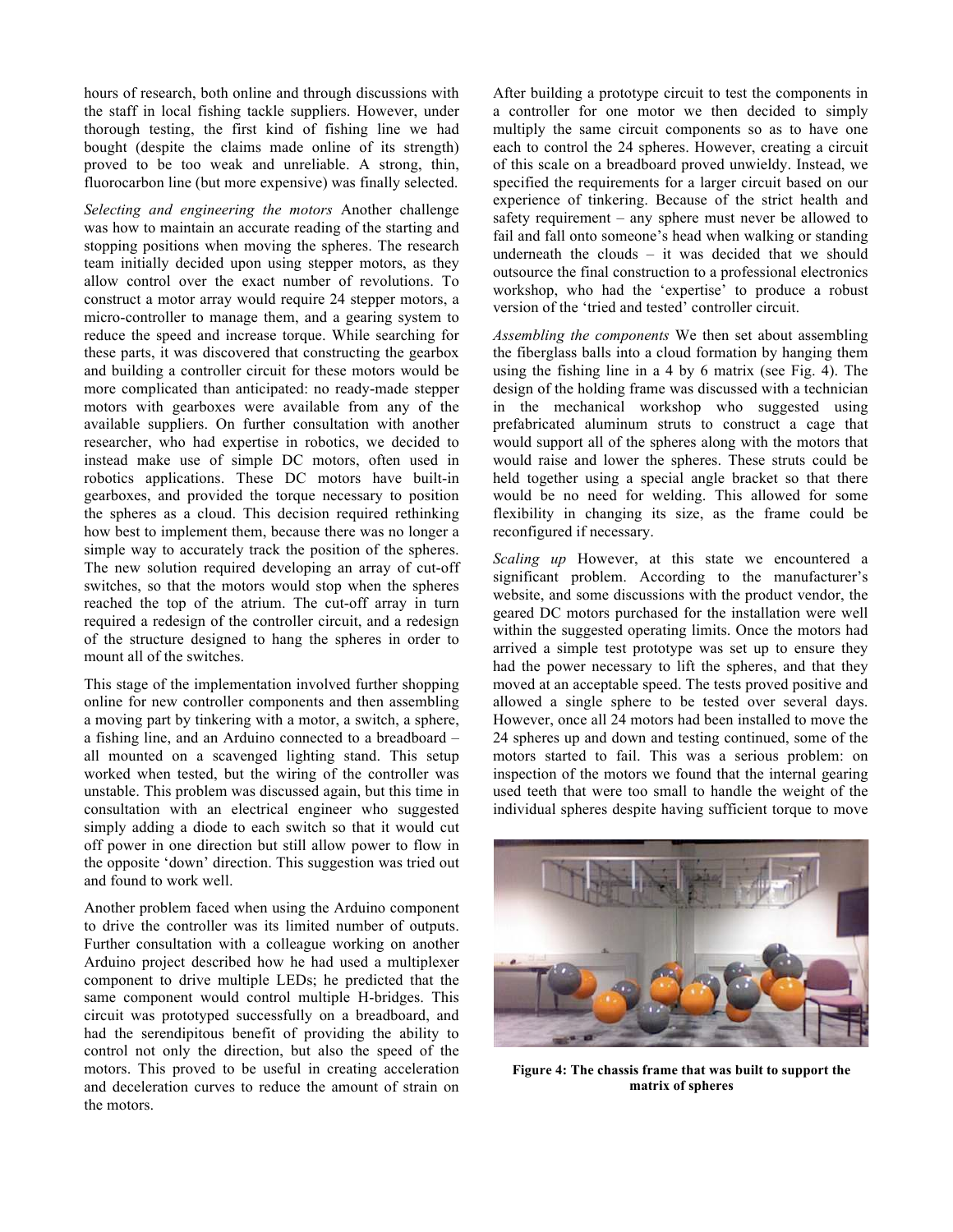them up and down. Thus, even though the product vendors were sure that the motors could do the job, they did not necessarily have the knowledge of how they would perform in this new context (the motors were sold primarily as a component for moving parts of robots).

This crisis necessitated a major rethink of the implementation, which had a knock-on effect on other aspects of the design. Additional time had to be spent researching and purchasing new motors and mounting brackets, as the previous brackets of the frame were customized to the old setup; the new motors were larger in size and did not fit into the existing frame. In consultation with technicians working in the mechanical workshop we decided that fabrication of custom brackets could be outsourced to them.

*Mounting the Clouds in the atrium* Many discussions were also held about the best way to mount the Clouds within the atrium. The design spec showed the spheres as descending directly from the ceiling, but in discussion with the local facilities manager and health and safety advisor this design was considered impractical to mount and the height unsafe. It was decided that an alternative solution would be to hang the Clouds at a lower height, by suspending them off the edge of a walkway on the second floor of the atrium. Once the frame with spheres had been assembled, a health and safety advisor was again consulted to confirm that it could be safely attached to the side of the walkway. Different methods for safely installing it were also discussed at lengths, including using ropes to lower it or a scissor-lift to raise it from the floor. In the end, the former was chosen, as the weight of the lift was too great for the floor in the building.

# **(iv) Developing the Follow-the-Lights Display**

To implement the Follow-the-Lights display we decided to use a series of twinkly LED lights that would come on when someone approaches them (see Fig. 5). We also wanted to remain as faithful as possible to the initial design concept which was to have an aesthetically-pleasing flowing pattern that suggested organic growth toward the entrance of the stairwell. A key requirement was that the LEDs could be embedded into the carpet in such a way that they could withstand constant traffic from both people and trolleys. After examining the flooring, it was decided that the best way to embed the LEDs was to drill holes into a set of matching carpet tiles. This was tested by drilling a sample tile, inserting a few LEDs, and then subjecting the LEDs to several forms of stress: repeatedly walking over them, hitting them with a hammer; and jumping up and down on them.

*Scaling up* Once we were satisfied that the LEDs could handle a sufficient amount of stress, we sketched out a simple pattern derived from the initial design sketches. However, we could not afford the time to implement the pattern exactly as it was displayed in the design sketch – as it would have taken several hundred LEDs – so the pattern



**Figure 5: Final implementations of Follow-the-Lights (left) and the Clouds (right)**

was simplified, but with the original organic growing feel maintained.

The visibility of the prototype tile was tested to ensure that it was bright enough to attract people's attention as they approached it. Having thoroughly tested one tile, we then made a further nine tiles using the same design and wiring pattern of the initial LED-embedded tile. When we began to link the tiles together, however, managing the wiring became increasingly difficult. This was due to several factors we had not predicted, including, the complexity of dealing with four separate circuits wired in parallel; the wire to connect the LEDs being extremely thin and delicate; and the lack of a good component to use as a connector between the tiles. On several occasions, one person would lift a tile to analyze a problem and accidentally cause other problems in the surrounding tiles by either snapping a wire, breaking a connector, or dislodging one of the connections to a LED. What we had assumed would be a straightforward task (scaling up the tiles) actually proved to be very challenging.

Finally, once all of the carpet tiles were wired together and the light patterns were working we began to install them into the entrance hallway to the building. Unfortunately, the solder joints on the LEDs were somewhat sharp, and as the carpet was being installed, the joints began to cut through the backing we had applied to each. These joints then made contact with the aluminum subflooring causing shortcircuiting whenever anyone would walk along the path. Solving this new problem required that we completely remove the carpet and consider a new strategy.

We decided at this point to consult with our contacts in the electronics department in order to develop a more robust wiring strategy. Unlike the motor problems, the experts had few suggestions for a "best way" – since embedding LEDs in a carpet was one of the more unusual projects they had been asked to consider. A potential solution was discussed involving a single power bus that all the tiles could connect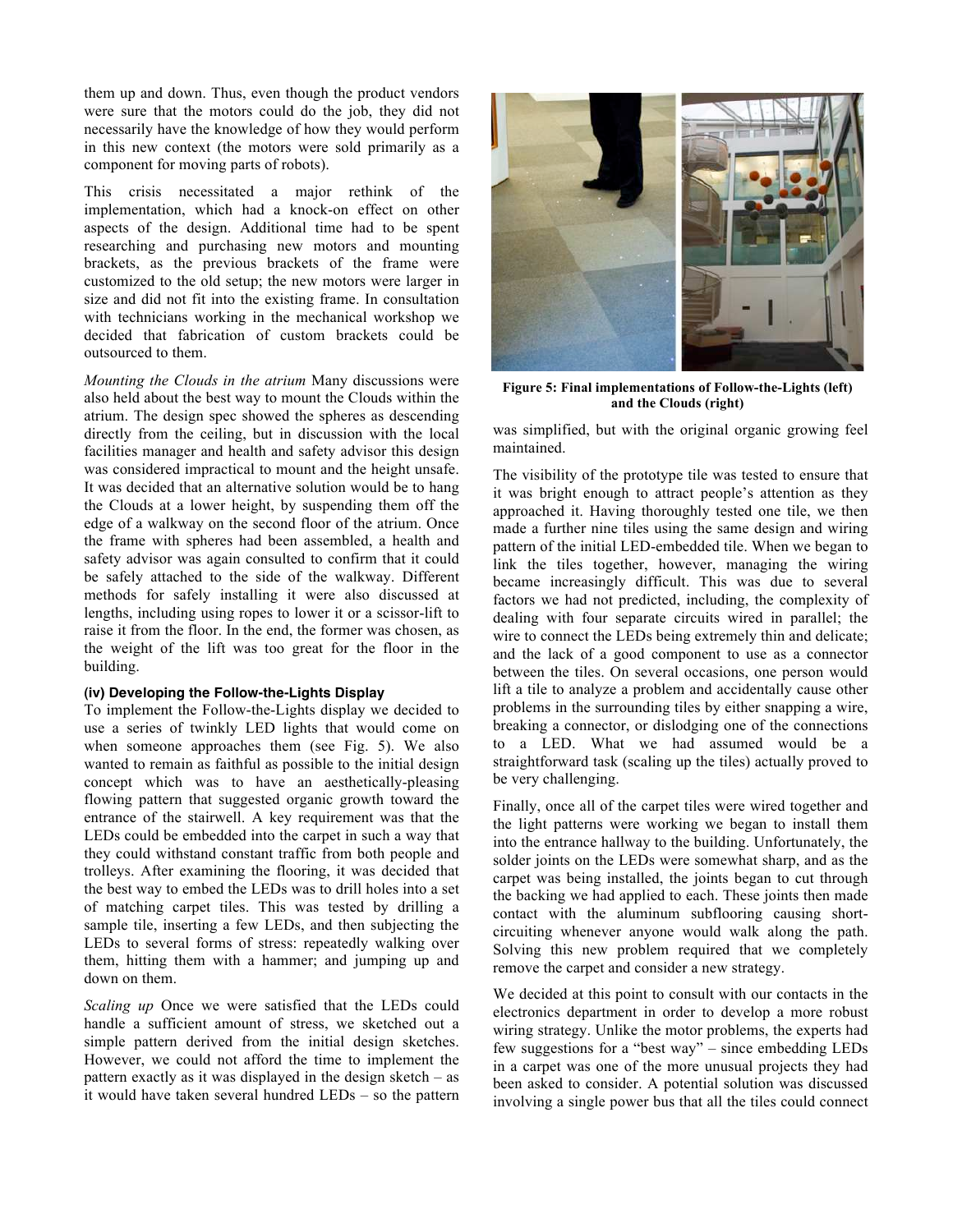to, and a thin robust connector to connect the modular tiles to one another. Based on several constraints, the final solution was to cut channels in each tile to allow for a thicker gauge wire to be used. This proved to be a more effective strategy and was used for the final implementation.

# **IN-THE-WILD STUDY**

Transforming the initial design concepts into a working installation took 9 months: prototyping, engineering and thoroughly testing the installation in order to ensure it was safe, robust and reliable. A 6-month study was also conducted to obtain a baseline of stair/elevator usage in the building. An 'in-the-wild' study was then conducted over an eight-week period to evaluate the building inhabitants' and visitors' perceptions of the effects of the displays on their behavior and to compare these with their actual behavior. A mixture of data collection methods were used, including observations and interviews *in situ* with people walking past the displays when in the building; an online survey sent to everyone in the organization and logging of actual stairs and elevator usage. Detailed findings and analysis are reported in [25]. An overall finding was that the distributed ambient display elicited much intrigue and discussion from both the building's inhabitants and their visitors. The findings were conflicting, however, as to whether the ambient displays changed people's stair/elevator behavior. On the one hand, few people admitted to changing their behavior in response to seeing any of the displays, while on the other, the logged data showed a large increase in the proportion of stair usage after installation. This finding suggests that the installation may have increased people's awareness about stairs and elevators that, in turn, may have unconsciously nudged some people to take the stairs at choice moments – which they may subsequently not have remembered.

#### **DISCUSSION: AN ALTERNATIVE DESIGN-IMPLEMENTATION PROCESS**

The detailed case study presented here has highlighted how moving from initial design concepts to implementation when building a large-scale physical system is quite different from the normative iterative 4-stage (i.e., research, design, evaluate, build) approach often prescribed in Interaction Design [27]. A core difference is that our approach is more technology-centric than user-centered. Rather than gather requirements or establish needs from a specified user group we needed to make many on-the-fly decisions to be able to transform the initial design concept into an actual installation. These included which components to purchase, how safe they would be, how to manage a variety of environmental constraints, how to scale up, how accurate data has to be to represent an actual behavior, and so on. There was also much comparing of alternative plans and solutions for technical, aesthetic and ergonomic concerns. Having a Plan A and a back-up Plan B that were sketched and talked through with various experts and consultants was one of the main methods of progressing our design. Our decisions also had to be made to fit a much wider set of concerns than traditional usability ones, including health and safety, cost, engineering feasibility, and aesthetic consideration. Juggling between these and 'taking the plunge' to opt for a particular plan such as a way of wiring required quite different ways of managing design trade-offs.

To accommodate these new concerns and challenges, we propose a design-implementation approach that emphasizes the central role of bricolage and consultancy. By *bricolage* we refer to the act of making resourceful use of materials that are 'at hand' and tinkering with them [17]. Whereas 'at hand' has traditionally been used to refer to what can be scavenged in the garage or the workshop, we use it more widely here to also refer to what can also be purchased online and in the local hardware store. From this perspective, there are potentially thousands of parts and components 'to hand.' The problem then becomes one of deciding which of these to select and tinker with, bearing in mind many factors including matching the design spec, cost, scalability, and robustness. Successfully managing these decisions requires new 'shopping' and 'sourcing' skills in addition to developing a strong rapport with experts in a variety of fields (i.e., sales reps, engineers, hobbyists, and various DIY communities).

By *consultation*, we refer to the process of asking for advice, an opinion, a suggested technique or method and for feedback from a variety of people with specific and general kinds of expertise, including vendors, engineers, health and safety representatives and local 'all-rounders'. But increasing who is talked to beyond potential users and stakeholders can complicate matters since it requires determining which view, opinion, piece of advice, etc., should take precedence – especially since they can often be different or even in conflict. Trusting and interpreting the various points of view becomes integral to the weighing up of trade-offs involved in the decision-making process.

Based on our experiences, we suggest that developing a large-scale physical system is in some ways closer to the sequencing suggested in the Waterfall lifecycle model rather than the iteration promoted in user-centered design. Progress is seen as flowing steadily downwards (like a waterfall) through the phases of conception, initiation, analysis, design and construction. This perhaps is not surprising, given that the Waterfall development model originated in the manufacturing and construction industries, which involved building highly structured physical environments. Whereas it proved to be a poor fit and inflexible when applied to software development it appears to be a better match for the development of large-scale physical systems.

We suggest, therefore, it is timely to reconsider aspects of the Waterfall model in this new context, in particular, when considering how to manage constraints and how to sequence the various processes. One of these is the need to complete a process before moving onto the next one. The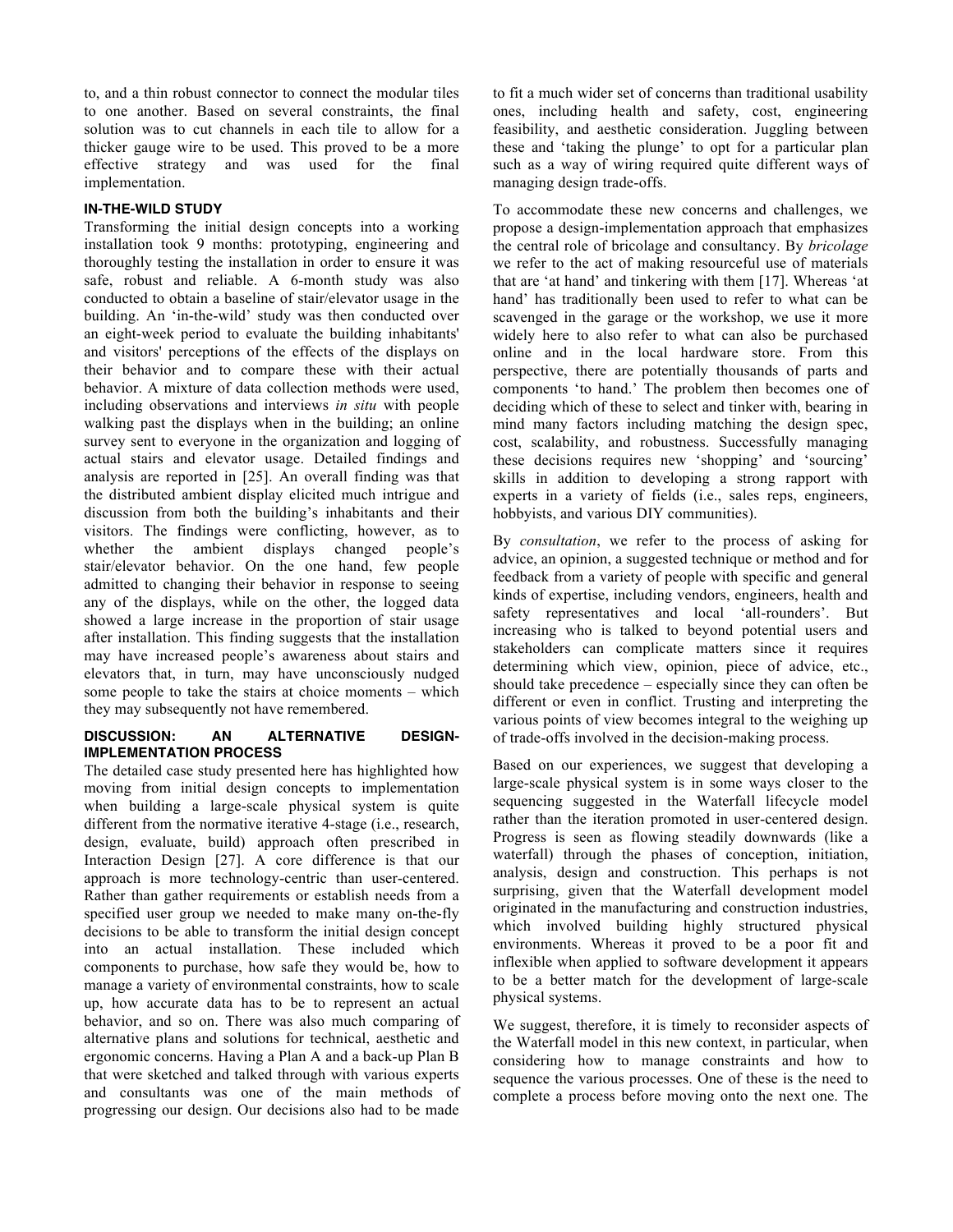reason being is that it can become too costly and impractical to change a design half way through a design process, having committed to a particular physical component. For example, in our case having decided on a certain configuration of the 24 fiberglass balls for the Cloud we commissioned a set of spheres that could then not be redesigned. It would have required buying a new set (too expensive) and starting from scratch again (too much effort and time). While the use of low-tech prototyping was helpful for exploring a number of alternatives before committing to a particular design, such as whether people could perceive, discriminate or understand the meaning of the displays, they could only go so far in enabling us to imagine how the real installation would appear to the inhabitants of the building.

Decisions that have to be made early on, such as purchasing parts that take weeks to arrive, can lock into a fixed design. Viscosity [10] becomes a central concern, where a decision early on can make something much more difficult requiring much more effort and time to change later on. It can also be simply too expensive and time-consuming to make a change after committing to a particular decision. It is simply not feasible to do the same level of user-centered iteration, hence the similarities with the philosophy behind the Waterfall model. User methods, however, are folded in where appropriate (in our case observing and body storming) to help progress the physical design.

We describe our proposed framework as 'Bricolage and Consultation'. It describes the processes that are interweaved with the designing and prototyping phases and which are described below.

*Designing:* When fleshing out an initial research idea that needs to fit in with a place (in our case an open plan building), a research goal (in our case to raise awareness of stair/elevator usage) and a type of technology (in our case the use of ambient displays) it can be very valuable to consult with an interaction designer who is external to the project. Different members of the research team may often champion their own solution, which may not take into account the full range of concerns, constraints and challenges. Such external consultation can be more systematic and impartial, enabling the initial ideas to be developed into a 'blue-print' with a supporting design rationale that all have agreed on. In our case, several design sketches were proposed, discussed and one was finally agreed on, based on a number of factors, including cost, aesthetics, persuasiveness, and plausibility of implementation.

*Observing*: This is important to understand how people use a space over long periods of time. In our case, we observed people as they walked through the entrance of the building in order to help us determine where the optimal placement of the sensor mats might be. Also we observed people walking through the atrium space, logging their paths in

order to figure out the right place to install the Clouds display.

*Bodystorming*: This form of role playing involves the researcher physically putting themselves in the context of use for a particular design, such as walking through the space and trying to reason about how the project is going to function and trying to be a first time visitor envisioning what their own first reactions would be [28, 20]. We used this method in conjunction with observing.

*Shopping*: This is an important part of the design process where a significant amount of time is required to search for components and existing parts that can be repurposed. The process includes searching online forums, browsing catalogs, calling specific vendors, and discussing ideas with mechanical or electronic engineers, in order to find something that will satisfy the requirement, such as a sphere, a motor or a robust type of LED. When developing large-scale systems it is very unlikely that all of the ideal components exist or can be purchased.

*Tinkering*: This involves experimenting with the components that have been purchased to determine if they can behave in a manner sufficient to meet the need for which they were acquired. Sensor toolkits, such as Arduino, and middleware are now mature enough to use in actual installation but many components will also need to be designed and built from scratch.

*Coding*: As well as developing the software for the displays, programming different parts of the system to control the sensors can be required. In our system we had to write the code that relays the input from a particular sensor on to a specific motor, and capture data from an online source to be displayed.

*Engineering*: Unlike most software-centric development processes, physical computing requires considerable engineering. For example, this can involve working out how a sensor can be mounted to a structure and connected to a microcontroller, or the way in which a large physical display must be constructed to account for the weight of several large motors. This is where consulting with engineers is essential.

*Calibrating*: This is an important process if sampling input from the surrounding environment is required. For example, if the installation uses an array of sensors to monitor the amount of motion in a given space, it requires testing what sort of input the sensors are receiving. Compared with software development, where a developer can assume consistency among the inputs, a wide range of natural phenomena can affect physical sensors.

*Prototyping*: This is central to design where various aspects of the design concept are envisioned and evaluated. Lowtech materials are often used. In our case, we created a simple low-fi prototype to help visualize the way the two Cloud displays would move through one another. However, when implementing a physical system it is not possible to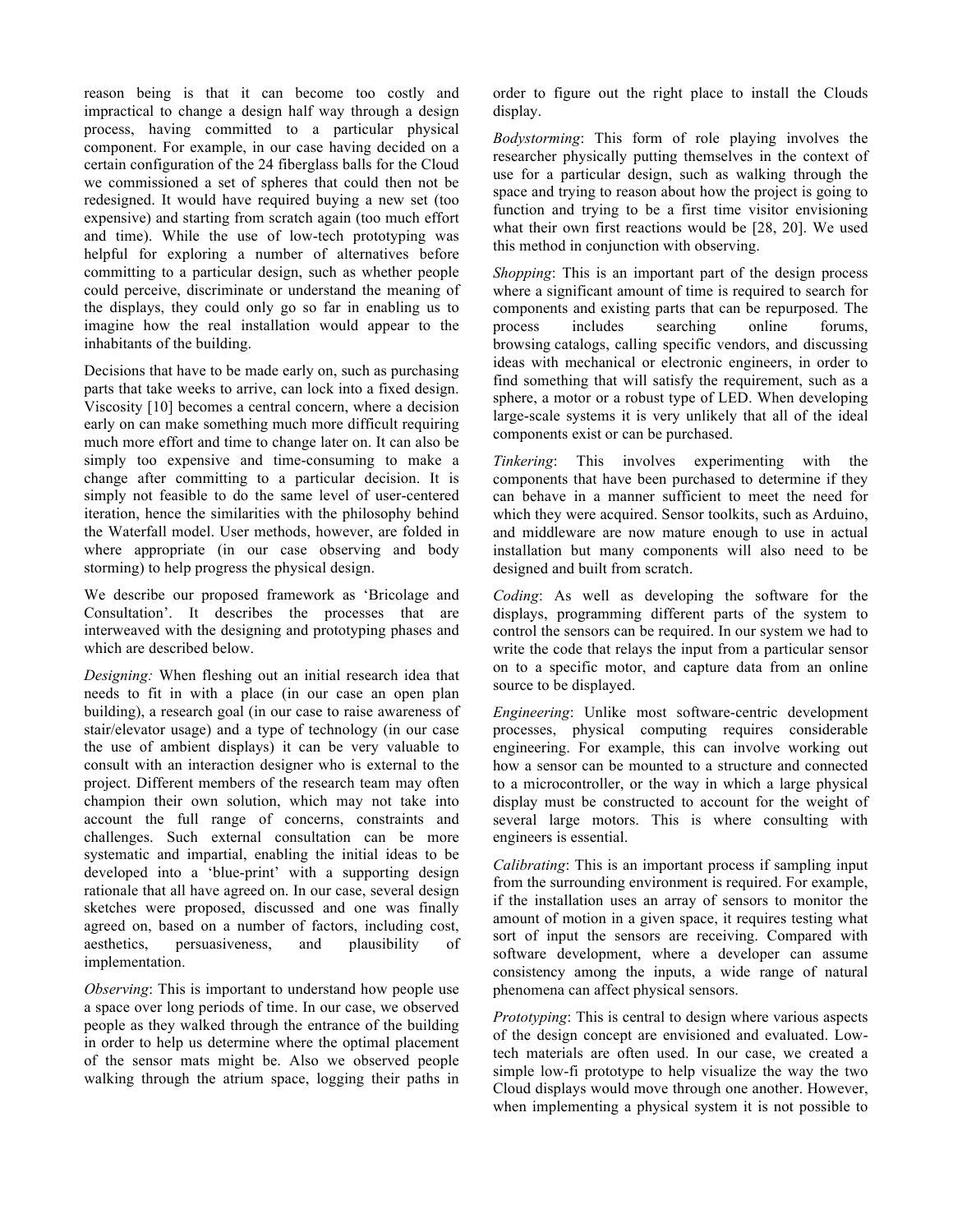mock up the whole system using lo-fi materials and instead other techniques are required.

*Evaluating*: An in-situ or in the wild study has to be carefully planned once the installation has been embedded into a space. In our case, it was difficult to evaluate the system without influencing the targeted group as the aim was to increase awareness and influence people's behavior. During the design-implementation process, we chose to interview people from outside of the building, and visitors on open days.

# **CONCLUSIONS**

The design and installation process outlined in this paper has shown how many decisions have to be made to move from an initial design concept to implementation when developing a large-scale physical ambient display that is to be embedded in a 'lived-in' building. Moreover, these processes require a wider range of skills and competencies than those possessed by most researchers working within interaction design and ubiquitous computing. While many of the processes outlined above will be familiar to those working in different disciplines – for example they might be considered part of the craft skill of an installation designer – this knowledge is typically tacit.

Finally, a new design approach was proposed to help guide researchers when going 'big', 'physical and 'beyond the computer'. It has much in common with the early Waterfall model but it also shows how various user methods can be folded in. It suggests a shift from focusing on iteration as being central to progressing a design (i.e., resolving tradeoffs and choosing from alternatives) to focusing more on envisioning and experimenting through the interleaving processes of bricolage and consultation.

#### **ACKNOWLEDGMENTS**

This research was funded by the EPSRC ShareIT grant EP/F017324/1. We would like to thank all of our consultants, including Dave Greenway, Helen Odams, Nicky Perry, Jon Bird, Ian Cameron and Fraser Robertson. We would also like to thank all those who helped build, body storm, test and install the designs and prototypes, including Kim Bryant, Jeff Rick, Eva Hornecker, Susie Marshall, Ben Dryer, Richard Morris and Nadia Pantidi.

#### **REFERENCES**

- [1] "Ambient Orb" http://www.ambientdevices.com, last accessed Sept. 17, 2009.
- [2] Angin, O., Campbell, A.T., Kounavis, A.T. and Liao, R.R. The Mobiware Toolkit: Programmable Support for Adaptive Mobile Networking. In *IEEE PERSONAL COMMUNICATIONS*, vol. 5, 1998, pp. 32-43.
- [3] "Arduino," http://www.arduino.cc, last accessed Sept. 17, 2009.
- [4] Ballagas, R., Ringel, M., Stone, M., and Borchers, J. iStuff: A Physical User Interface Toolkit for Ubiquitous Computing Environments. In *Proc. of CHI'03*, 2003, pp. 537-544.
- [5] Benford, S., Rowland, D., Flintham, M., Drozd, A., Hull, R., Reid, J., Morrison, J., Facer, K. "Life on the edge: supporting collaboration in location-based experiences. In *Proc. of CHI'05*, 2005, pp. 721-730.
- [6] Bird, J., Marshall, P. and Rogers, Y. Low-Fi Skin Vision: A Case Study in Rapid Prototyping a Sensory Substitution System. In *Proc. Of HCI '09*, 2009, pp. 55-64.
- [7] Buechley L. and Eisenberg, M. The lilypad arduino: Toward wearable engineering for everyone. In *IEEE Pervasive Computing*, vol. 7, 2008, pp. 12–15.
- [8] Buechley L. and Eisenberg, M. Fabric PCBs, Electronic Sequins, and Socket Buttons: Techniques for E-textile Craft. In *Journal of Personal and Ubiquitous Computing*, 13(2), 2009, pp 133-150.
- [9] Gellersen, H., Kortuem, G., Schmidt, A. and Beigl, M. Physical Prototyping with Smart-Its. In *IEEE Pervasive Computing*, vol. 3, 2004, pp. 74-82.
- [10]Green, T. Cognitive dimensions of notations. In *Proc. of the fifth conference of HCI '89*, 1989, pp. 443-460.
- [11]Greenhall, C., Izadi, S., Mathrick, J., Humble, J. and Taylor, I. ECT: a toolkit to support rapid construction of ubicomp environments. In *Proc. of System Support for Ubiquitous Computing.* Workshop at *Ubicomp '04,* 2004.
- [12]Harper, R., Rodden, T., Rogers, Y. and Sellen, A. *Being human: human-computer interaction in the year 2020*, Cambridge England: Microsoft Research, 2008.
- [13]Hartmann, B., Klemmer, S.R., Bernstein, M., Abdulla, L., Burr, B., Robinson-Mosher, A. and Gee, J. Reflective physical prototyping through integrated design, test, and analysis. In *Proc. of UIST* '06, 2006, pp. 299-308.
- [14] Harris, E., Fitzpatrick, G., Rogers, Y., Price, S., Phelps, T. and Randell, C. From snark to park: lessons learnt moving pervasive experiences from indoors to outdoors. In *Proc. of OZCHI '04*, 2004, pp. 39-48.
- [15]Igoe, T. *Making things talk*, O'Reilly Media, Inc., 2007.
- [16] Ishii, H., Ren, S. and Frei, P. Pinwheels: visualizing information flow in an architectural space. In *Extended abstracts of CHI'01*, 2001, pp. 111-112.
- [17] Louridas, P. Design as bricolage: anthropology meets design thinking. In *Design Studies*, vol. 20, Nov. 1999, pp. 535, 517.
- [18]McCullough, M. *Digital Ground: Architecture, Pervasive Computing, and Environmental Knowing*. The MIT Press, 2005.
- [19]Mensvoort, K.V. "DATAFOUNTAIN". datafountain.nextnature.net, last accessed Sept. 17, 2009.
- [20]Oulasvirta, A., Kurvinen, E. and Kankainen, T. Understanding contexts by being there: case studies in